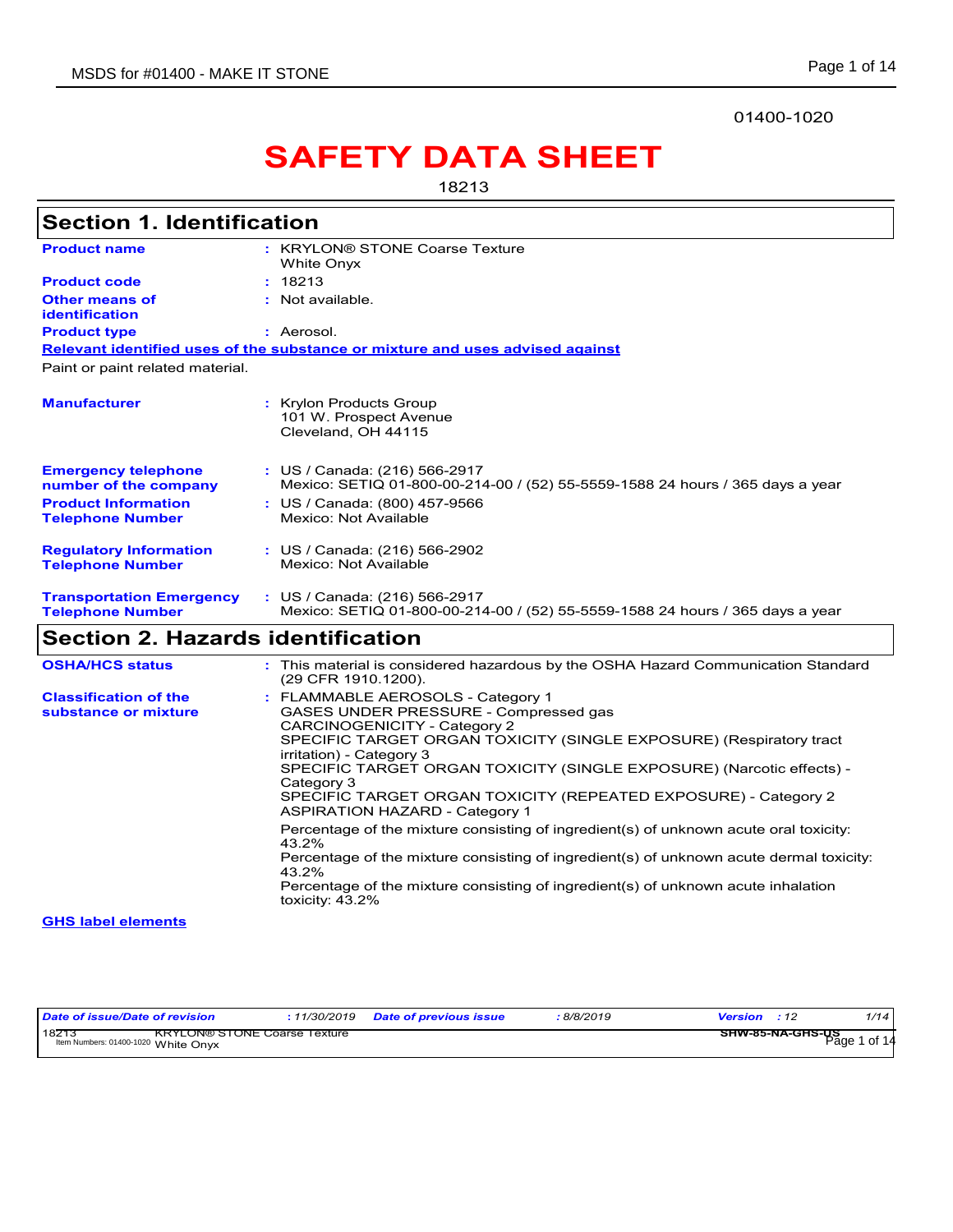## **Section 2. Hazards identification**

|  |  | <b>Hazard pictograms</b> |
|--|--|--------------------------|
|--|--|--------------------------|

| <b>Hazard pictograms</b>                   |                                                                                                                                                                                                                                                                                                                                                                                                                                                                                                                     |
|--------------------------------------------|---------------------------------------------------------------------------------------------------------------------------------------------------------------------------------------------------------------------------------------------------------------------------------------------------------------------------------------------------------------------------------------------------------------------------------------------------------------------------------------------------------------------|
| <b>Signal word</b>                         | Danger<br>÷.                                                                                                                                                                                                                                                                                                                                                                                                                                                                                                        |
| <b>Hazard statements</b>                   | : Extremely flammable aerosol.<br>Contains gas under pressure; may explode if heated.<br>Suspected of causing cancer.<br>May be fatal if swallowed and enters airways.<br>May cause respiratory irritation.<br>May cause drowsiness or dizziness.<br>May cause damage to organs through prolonged or repeated exposure.                                                                                                                                                                                             |
| <b>Precautionary statements</b>            |                                                                                                                                                                                                                                                                                                                                                                                                                                                                                                                     |
| <b>General</b>                             | : Read label before use. Keep out of reach of children. If medical advice is needed,<br>have product container or label at hand.                                                                                                                                                                                                                                                                                                                                                                                    |
| <b>Prevention</b>                          | : Obtain special instructions before use. Do not handle until all safety precautions have<br>been read and understood. Wear protective gloves. Wear eye or face protection.<br>Wear protective clothing. Keep away from heat, hot surfaces, sparks, open flames and<br>other ignition sources. No smoking. Do not spray on an open flame or other ignition<br>source. Use only outdoors or in a well-ventilated area. Do not breathe dust or mist.<br>Pressurized container: Do not pierce or burn, even after use. |
| <b>Response</b>                            | : Get medical attention if you feel unwell. IF exposed or concerned: Get medical<br>attention. IF INHALED: Remove person to fresh air and keep comfortable for breathing.<br>Call a POISON CENTER or physician if you feel unwell. IF SWALLOWED:<br>Immediately call a POISON CENTER or physician. Do NOT induce vomiting.                                                                                                                                                                                          |
| <b>Storage</b>                             | : Store locked up. Protect from sunlight. Do not expose to temperatures exceeding 50<br>°C/122 °F. Store in a well-ventilated place.                                                                                                                                                                                                                                                                                                                                                                                |
| <b>Disposal</b>                            | : Dispose of contents and container in accordance with all local, regional, national and<br>international regulations.                                                                                                                                                                                                                                                                                                                                                                                              |
| <b>Supplemental label</b><br>elements      | DELAYED EFFECTS FROM LONG TERM OVEREXPOSURE, Contains solvents which<br>can cause permanent brain and nervous system damage. Intentional misuse by<br>deliberately concentrating and inhaling the contents can be harmful or fatal. WARNING:<br>This product contains chemicals known to the State of California to cause cancer and<br>birth defects or other reproductive harm.<br>Please refer to the SDS for additional information. Keep out of reach of children. Keep                                        |
|                                            | upright in a cool, dry place. Do not discard empty can in trash compactor.                                                                                                                                                                                                                                                                                                                                                                                                                                          |
| <b>Hazards not otherwise</b><br>classified | : None known.                                                                                                                                                                                                                                                                                                                                                                                                                                                                                                       |

## **Section 3. Composition/information on ingredients**

**Other means of identification :** Not available. **Substance/mixture CAS number/other identifiers :** Mixture

| <b>Ingredient name</b>      | % by weight | <b>CAS number</b> |
|-----------------------------|-------------|-------------------|
| Light Aliphatic Hydrocarbon | I≥25 - ≤50  | 64742-47-8        |
| Butane                      | I≥25 - ≤50  | 106-97-8          |
| Propane                     | I≥10 - ≤25  | 74-98-6           |
| Titanium Dioxide            | l≤1         | 13463-67-7        |

Any concentration shown as a range is to protect confidentiality or is due to batch variation.

| Date of issue/Date of revision                                                      |  | 8/8/2019 <del>:</del> | <b>Version</b> : 12                     | 2/14 |
|-------------------------------------------------------------------------------------|--|-----------------------|-----------------------------------------|------|
| 18213<br><b>KRYLON® STONE Coarse Texture</b><br>Item Numbers: 01400-1020 White Onvx |  |                       | <b>SHW-85-NA-GHS-US</b><br>Page 2 of 14 |      |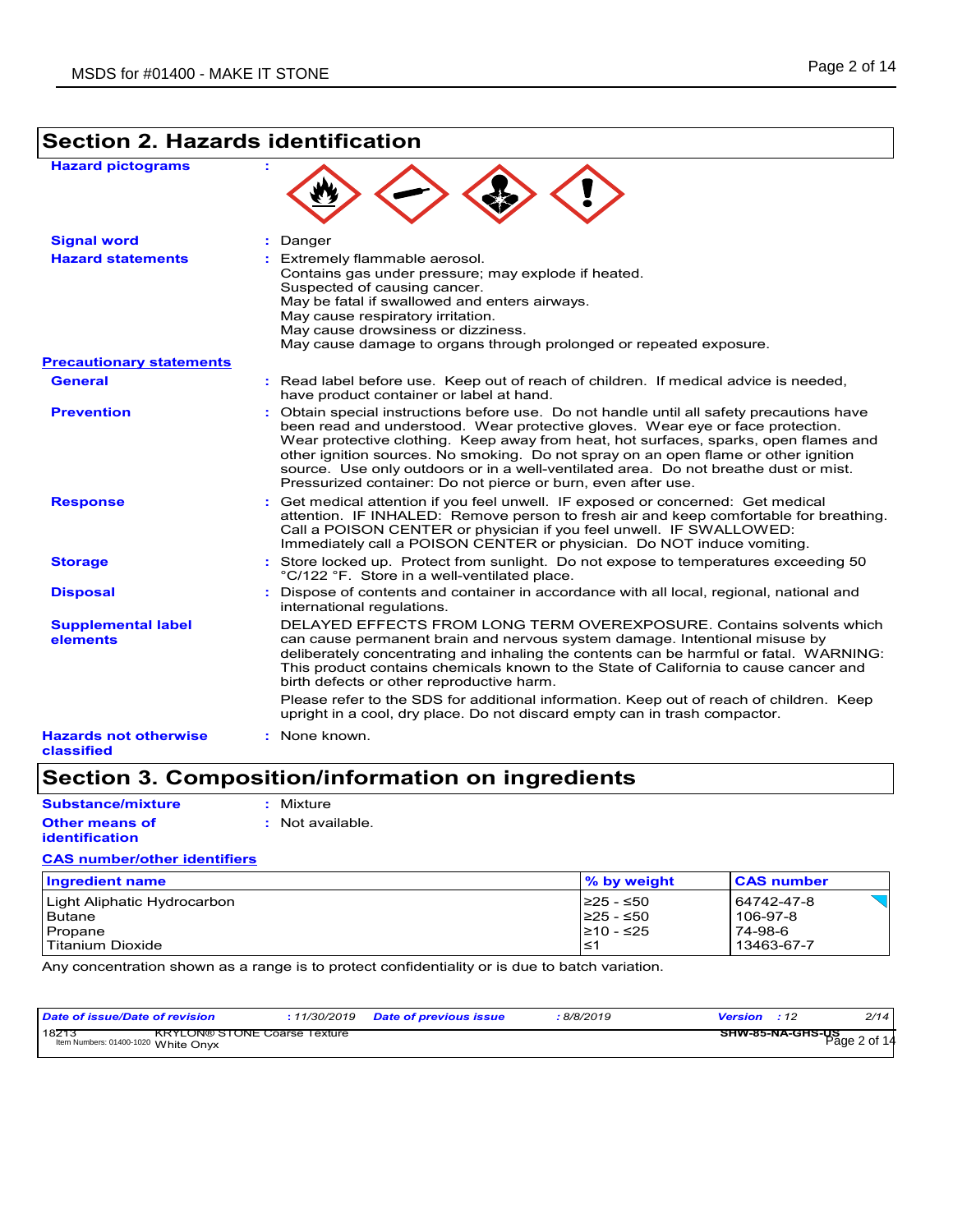## **Section 3. Composition/information on ingredients**

**There are no additional ingredients present which, within the current knowledge of the supplier and in the concentrations applicable, are classified as hazardous to health and hence require reporting in this section.**

**Occupational exposure limits, if available, are listed in Section 8.**

### **Section 4. First aid measures**

| <b>Description of necessary first aid measures</b> |                                                                                                                                                                                                                                                                                                                                                                                                                                                                                                                                                                                                                                                                                                                                                                                                                                                 |
|----------------------------------------------------|-------------------------------------------------------------------------------------------------------------------------------------------------------------------------------------------------------------------------------------------------------------------------------------------------------------------------------------------------------------------------------------------------------------------------------------------------------------------------------------------------------------------------------------------------------------------------------------------------------------------------------------------------------------------------------------------------------------------------------------------------------------------------------------------------------------------------------------------------|
| Eye contact                                        | : Immediately flush eyes with plenty of water, occasionally lifting the upper and lower<br>eyelids. Check for and remove any contact lenses. Continue to rinse for at least 10<br>minutes. Get medical attention.                                                                                                                                                                                                                                                                                                                                                                                                                                                                                                                                                                                                                               |
| <b>Inhalation</b>                                  | : Remove victim to fresh air and keep at rest in a position comfortable for breathing. If it<br>is suspected that fumes are still present, the rescuer should wear an appropriate mask<br>or self-contained breathing apparatus. If not breathing, if breathing is irregular or if<br>respiratory arrest occurs, provide artificial respiration or oxygen by trained personnel. It<br>may be dangerous to the person providing aid to give mouth-to-mouth resuscitation.<br>Get medical attention. If necessary, call a poison center or physician. If unconscious,<br>place in recovery position and get medical attention immediately. Maintain an open<br>airway. Loosen tight clothing such as a collar, tie, belt or waistband.                                                                                                            |
| <b>Skin contact</b>                                | : Flush contaminated skin with plenty of water. Remove contaminated clothing and<br>shoes. Continue to rinse for at least 10 minutes. Get medical attention. Wash clothing<br>before reuse. Clean shoes thoroughly before reuse.                                                                                                                                                                                                                                                                                                                                                                                                                                                                                                                                                                                                                |
| <b>Ingestion</b>                                   | : Get medical attention immediately. Call a poison center or physician. Wash out mouth<br>with water. Remove dentures if any. Remove victim to fresh air and keep at rest in a<br>position comfortable for breathing. If material has been swallowed and the exposed<br>person is conscious, give small quantities of water to drink. Stop if the exposed person<br>feels sick as vomiting may be dangerous. Aspiration hazard if swallowed. Can enter<br>lungs and cause damage. Do not induce vomiting. If vomiting occurs, the head should<br>be kept low so that vomit does not enter the lungs. Never give anything by mouth to an<br>unconscious person. If unconscious, place in recovery position and get medical<br>attention immediately. Maintain an open airway. Loosen tight clothing such as a collar,<br>tie, belt or waistband. |

#### **Most important symptoms/effects, acute and delayed**

| <b>Potential acute health effects</b>                                               |                                                                                                                                          |                                                                                                                              |           |              |                                  |      |
|-------------------------------------------------------------------------------------|------------------------------------------------------------------------------------------------------------------------------------------|------------------------------------------------------------------------------------------------------------------------------|-----------|--------------|----------------------------------|------|
| <b>Eye contact</b>                                                                  |                                                                                                                                          | : No known significant effects or critical hazards.                                                                          |           |              |                                  |      |
| <b>Inhalation</b>                                                                   |                                                                                                                                          | : Can cause central nervous system (CNS) depression. May cause drowsiness or<br>dizziness. May cause respiratory irritation. |           |              |                                  |      |
| <b>Skin contact</b>                                                                 |                                                                                                                                          | : No known significant effects or critical hazards.                                                                          |           |              |                                  |      |
| <b>Ingestion</b>                                                                    | enters airways.                                                                                                                          | : Can cause central nervous system (CNS) depression. May be fatal if swallowed and                                           |           |              |                                  |      |
| <b>Over-exposure signs/symptoms</b>                                                 |                                                                                                                                          |                                                                                                                              |           |              |                                  |      |
| <b>Eye contact</b>                                                                  | irritation<br>redness                                                                                                                    | : Adverse symptoms may include the following:                                                                                |           |              |                                  |      |
| <b>Inhalation</b>                                                                   | respiratory tract irritation<br>coughing<br>nausea or vomiting<br>headache<br>drowsiness/fatique<br>dizziness/vertigo<br>unconsciousness | : Adverse symptoms may include the following:                                                                                |           |              |                                  |      |
| <b>Skin contact</b>                                                                 | : No specific data.                                                                                                                      |                                                                                                                              |           |              |                                  |      |
| Date of issue/Date of revision                                                      | : 11/30/2019                                                                                                                             | <b>Date of previous issue</b>                                                                                                | :8/8/2019 | Version : 12 |                                  | 3/14 |
| 18213<br><b>KRYLON® STONE Coarse Texture</b><br>Item Numbers: 01400-1020 White Onyx |                                                                                                                                          |                                                                                                                              |           |              | SHW-85-NA-GHS-US<br>Page 3 of 14 |      |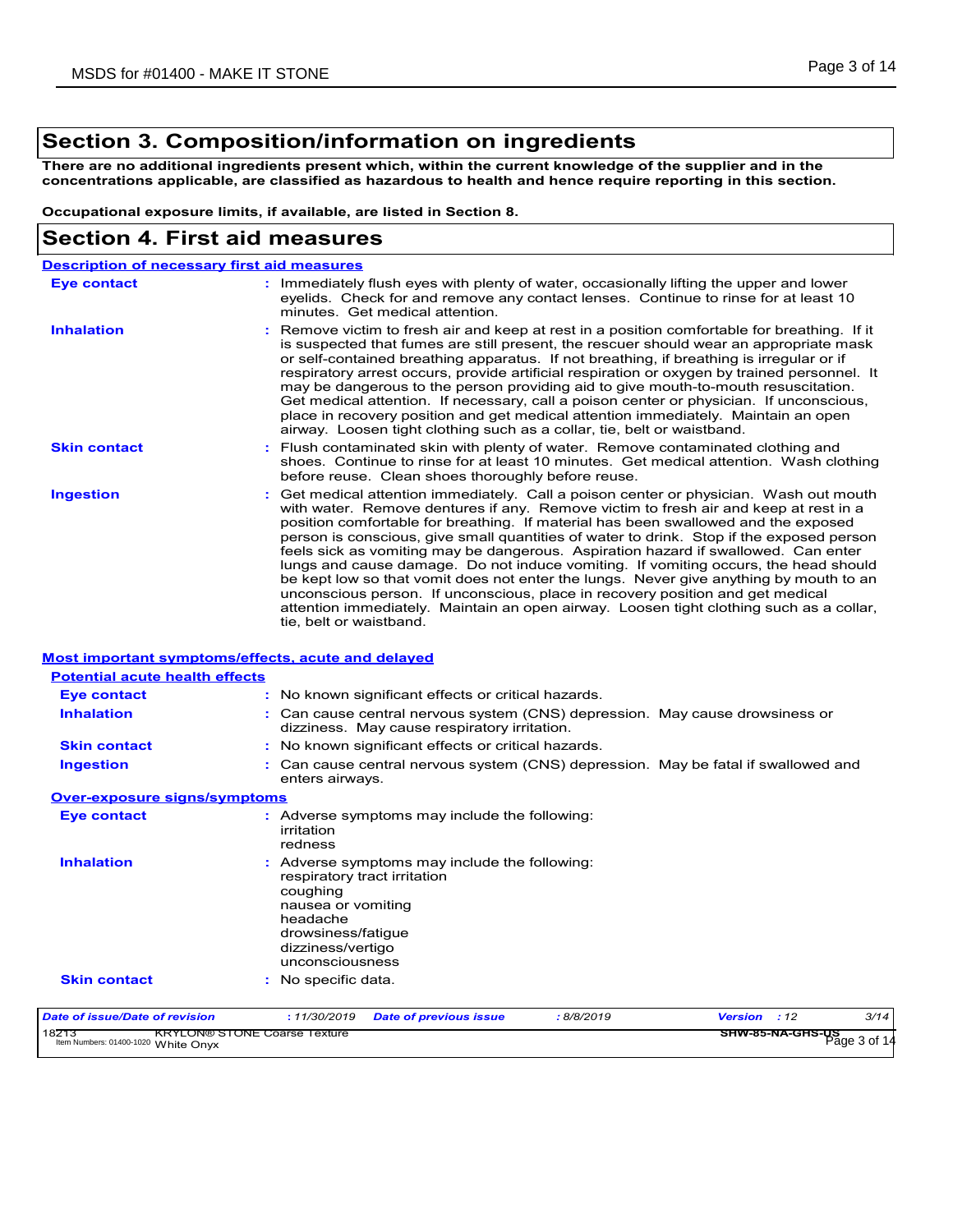## **Section 4. First aid measures**

| <b>Ingestion</b>                  | : Adverse symptoms may include the following:<br>nausea or vomiting                                                                                                                     |
|-----------------------------------|-----------------------------------------------------------------------------------------------------------------------------------------------------------------------------------------|
|                                   | Indication of immediate medical attention and special treatment needed, if necessary                                                                                                    |
| <b>Notes to physician</b>         | : Treat symptomatically. Contact poison treatment specialist immediately if large<br>quantities have been ingested or inhaled.                                                          |
| <b>Specific treatments</b>        | : No specific treatment.                                                                                                                                                                |
| <b>Protection of first-aiders</b> | : No action shall be taken involving any personal risk or without suitable training. If it is<br>suspected that fumes are still present, the rescuer should wear an appropriate mask or |

give mouth-to-mouth resuscitation.

#### **See toxicological information (Section 11)**

| <b>Section 5. Fire-fighting measures</b>                 |                                                                                                                                                                                                                                                                                                                                                                                                                                                       |
|----------------------------------------------------------|-------------------------------------------------------------------------------------------------------------------------------------------------------------------------------------------------------------------------------------------------------------------------------------------------------------------------------------------------------------------------------------------------------------------------------------------------------|
| <b>Extinguishing media</b>                               |                                                                                                                                                                                                                                                                                                                                                                                                                                                       |
| <b>Suitable extinguishing</b><br>media                   | : Use an extinguishing agent suitable for the surrounding fire.                                                                                                                                                                                                                                                                                                                                                                                       |
| Unsuitable extinguishing<br>media                        | : None known.                                                                                                                                                                                                                                                                                                                                                                                                                                         |
| <b>Specific hazards arising</b><br>from the chemical     | : Extremely flammable aerosol. Runoff to sewer may create fire or explosion hazard. In<br>a fire or if heated, a pressure increase will occur and the container may burst, with the<br>risk of a subsequent explosion. Gas may accumulate in low or confined areas or travel<br>a considerable distance to a source of ignition and flash back, causing fire or explosion.<br>Bursting aerosol containers may be propelled from a fire at high speed. |
| <b>Hazardous thermal</b><br>decomposition products       | Decomposition products may include the following materials:<br>carbon dioxide<br>carbon monoxide                                                                                                                                                                                                                                                                                                                                                      |
| <b>Special protective actions</b><br>for fire-fighters   | : Promptly isolate the scene by removing all persons from the vicinity of the incident if<br>there is a fire. No action shall be taken involving any personal risk or without suitable<br>training. Move containers from fire area if this can be done without risk. Use water<br>spray to keep fire-exposed containers cool.                                                                                                                         |
| <b>Special protective</b><br>equipment for fire-fighters | Fire-fighters should wear appropriate protective equipment and self-contained breathing<br>apparatus (SCBA) with a full face-piece operated in positive pressure mode.                                                                                                                                                                                                                                                                                |

self-contained breathing apparatus. It may be dangerous to the person providing aid to

## **Section 6. Accidental release measures**

|                                | <b>Personal precautions, protective equipment and emergency procedures</b>                                                                                                                                                                                                                                                                                                                                                                                                                                                                                                                                                                                                                                                                                                       |
|--------------------------------|----------------------------------------------------------------------------------------------------------------------------------------------------------------------------------------------------------------------------------------------------------------------------------------------------------------------------------------------------------------------------------------------------------------------------------------------------------------------------------------------------------------------------------------------------------------------------------------------------------------------------------------------------------------------------------------------------------------------------------------------------------------------------------|
| For non-emergency<br>personnel | : No action shall be taken involving any personal risk or without suitable training.<br>Evacuate surrounding areas. Keep unnecessary and unprotected personnel from<br>entering. In the case of aerosols being ruptured, care should be taken due to the rapid<br>escape of the pressurized contents and propellant. If a large number of containers are<br>ruptured, treat as a bulk material spillage according to the instructions in the clean-up<br>section. Do not touch or walk through spilled material. Shut off all ignition sources. No<br>flares, smoking or flames in hazard area. Avoid breathing vapor or mist. Provide<br>adequate ventilation. Wear appropriate respirator when ventilation is inadequate. Put<br>on appropriate personal protective equipment. |
| For emergency responders       | : If specialized clothing is required to deal with the spillage, take note of any information in<br>Section 8 on suitable and unsuitable materials. See also the information in "For non-<br>emergency personnel".                                                                                                                                                                                                                                                                                                                                                                                                                                                                                                                                                               |

| Date of issue/Date of revision                                                      | .11/30/2019 | <b>Date of previous issue</b> | 8/8/2019 | <b>Version</b> : 12                     | 4/14 |
|-------------------------------------------------------------------------------------|-------------|-------------------------------|----------|-----------------------------------------|------|
| 18213<br><b>KRYLON® STONE Coarse Texture</b><br>Item Numbers: 01400-1020 White Onyx |             |                               |          | <b>SHW-85-NA-GHS-US</b><br>Page 4 of 14 |      |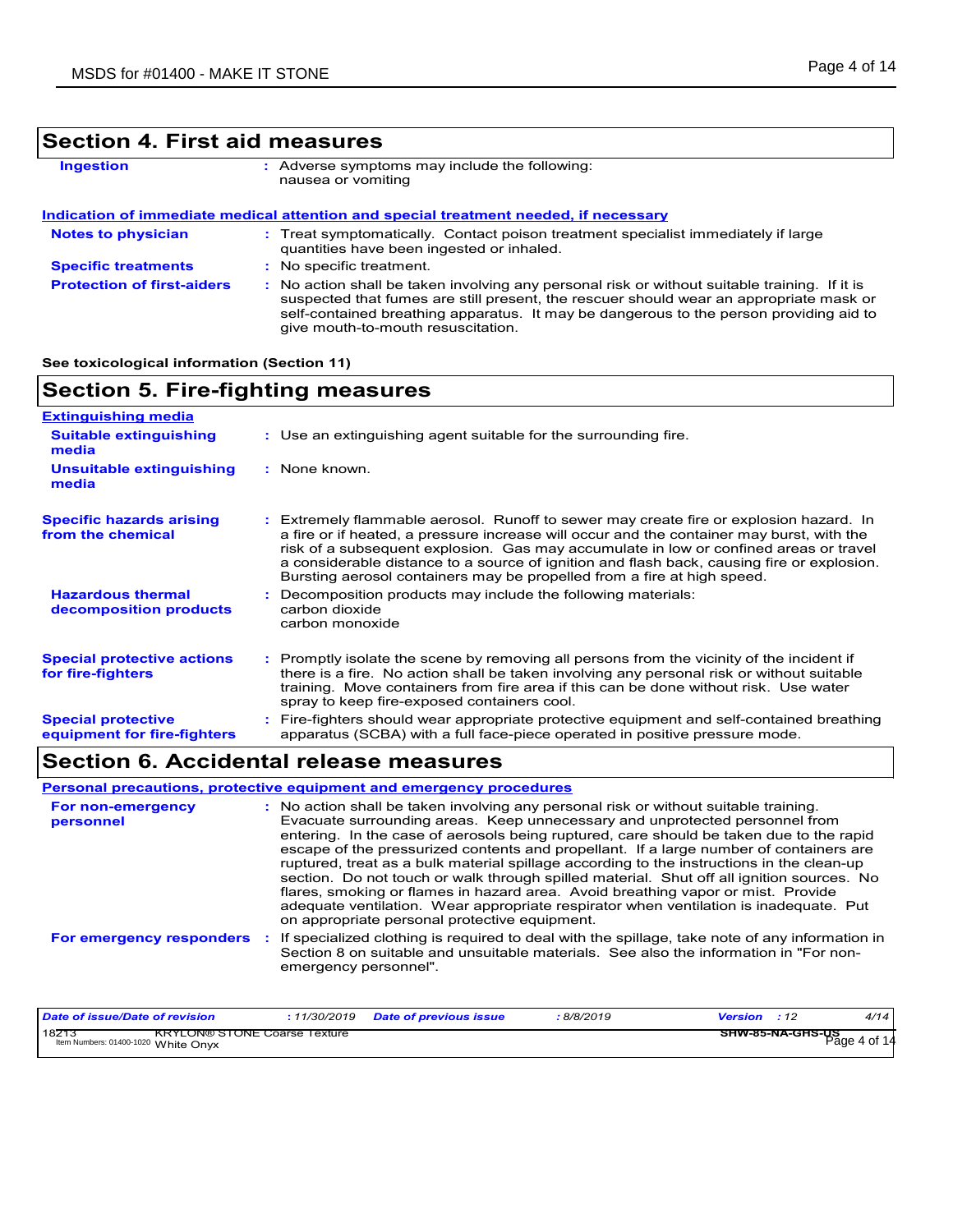### **Section 6. Accidental release measures**

**Environmental precautions :** Avoid dispersal of spilled material and runoff and contact with soil, waterways, drains and sewers. Inform the relevant authorities if the product has caused environmental pollution (sewers, waterways, soil or air).

#### **Small spill : Methods and materials for containment and cleaning up**

- : Stop leak if without risk. Move containers from spill area. Use spark-proof tools and explosion-proof equipment. Dilute with water and mop up if water-soluble. Alternatively, or if water-insoluble, absorb with an inert dry material and place in an appropriate waste disposal container. Dispose of via a licensed waste disposal contractor.
- : Stop leak if without risk. Move containers from spill area. Use spark-proof tools and explosion-proof equipment. Approach release from upwind. Prevent entry into sewers, water courses, basements or confined areas. Wash spillages into an effluent treatment plant or proceed as follows. Contain and collect spillage with non-combustible, absorbent material e.g. sand, earth, vermiculite or diatomaceous earth and place in container for disposal according to local regulations (see Section 13). Dispose of via a licensed waste disposal contractor. Contaminated absorbent material may pose the same hazard as the spilled product. Note: see Section 1 for emergency contact information and Section 13 for waste disposal. **Large spill :**

### **Section 7. Handling and storage**

#### **Precautions for safe handling**

| <b>Protective measures</b>                                                       | : Put on appropriate personal protective equipment (see Section 8). Pressurized<br>container: protect from sunlight and do not expose to temperatures exceeding 50°C. Do<br>not pierce or burn, even after use. Avoid exposure - obtain special instructions before<br>use. Do not handle until all safety precautions have been read and understood. Do not<br>get in eyes or on skin or clothing. Do not breathe vapor or mist. Do not swallow. Avoid<br>breathing gas. Use only with adequate ventilation. Wear appropriate respirator when<br>ventilation is inadequate. Store and use away from heat, sparks, open flame or any<br>other ignition source. Use explosion-proof electrical (ventilating, lighting and material<br>handling) equipment. Use only non-sparking tools. Empty containers retain product<br>residue and can be hazardous. |
|----------------------------------------------------------------------------------|---------------------------------------------------------------------------------------------------------------------------------------------------------------------------------------------------------------------------------------------------------------------------------------------------------------------------------------------------------------------------------------------------------------------------------------------------------------------------------------------------------------------------------------------------------------------------------------------------------------------------------------------------------------------------------------------------------------------------------------------------------------------------------------------------------------------------------------------------------|
| <b>Advice on general</b><br>occupational hygiene                                 | : Eating, drinking and smoking should be prohibited in areas where this material is<br>handled, stored and processed. Workers should wash hands and face before eating.<br>drinking and smoking. Remove contaminated clothing and protective equipment before<br>entering eating areas. See also Section 8 for additional information on hygiene<br>measures.                                                                                                                                                                                                                                                                                                                                                                                                                                                                                           |
| <b>Conditions for safe storage,</b><br>including any<br><b>incompatibilities</b> | : Store in accordance with local regulations. Store away from direct sunlight in a dry, cool<br>and well-ventilated area, away from incompatible materials (see Section 10) and food<br>and drink. Protect from sunlight. Store locked up. Eliminate all ignition sources. Use<br>appropriate containment to avoid environmental contamination. See Section 10 for<br>incompatible materials before handling or use.                                                                                                                                                                                                                                                                                                                                                                                                                                    |

### **Section 8. Exposure controls/personal protection**

**Control parameters Occupational exposure limits (OSHA United States)**

|  | Date of issue/Date of revision |  |  |  |
|--|--------------------------------|--|--|--|
|  |                                |  |  |  |

18213 KRYLON® STONE Coarse Texture<br>
Item Numbers: 01400-1020 White Onyx

*Date of issue/Date of revision* **:** *11/30/2019 Date of previous issue : 8/8/2019 Version : 12 5/14*

**SHW-85-NA-GHS-US** Item Numbers: 01400-1020 Page 5 of 14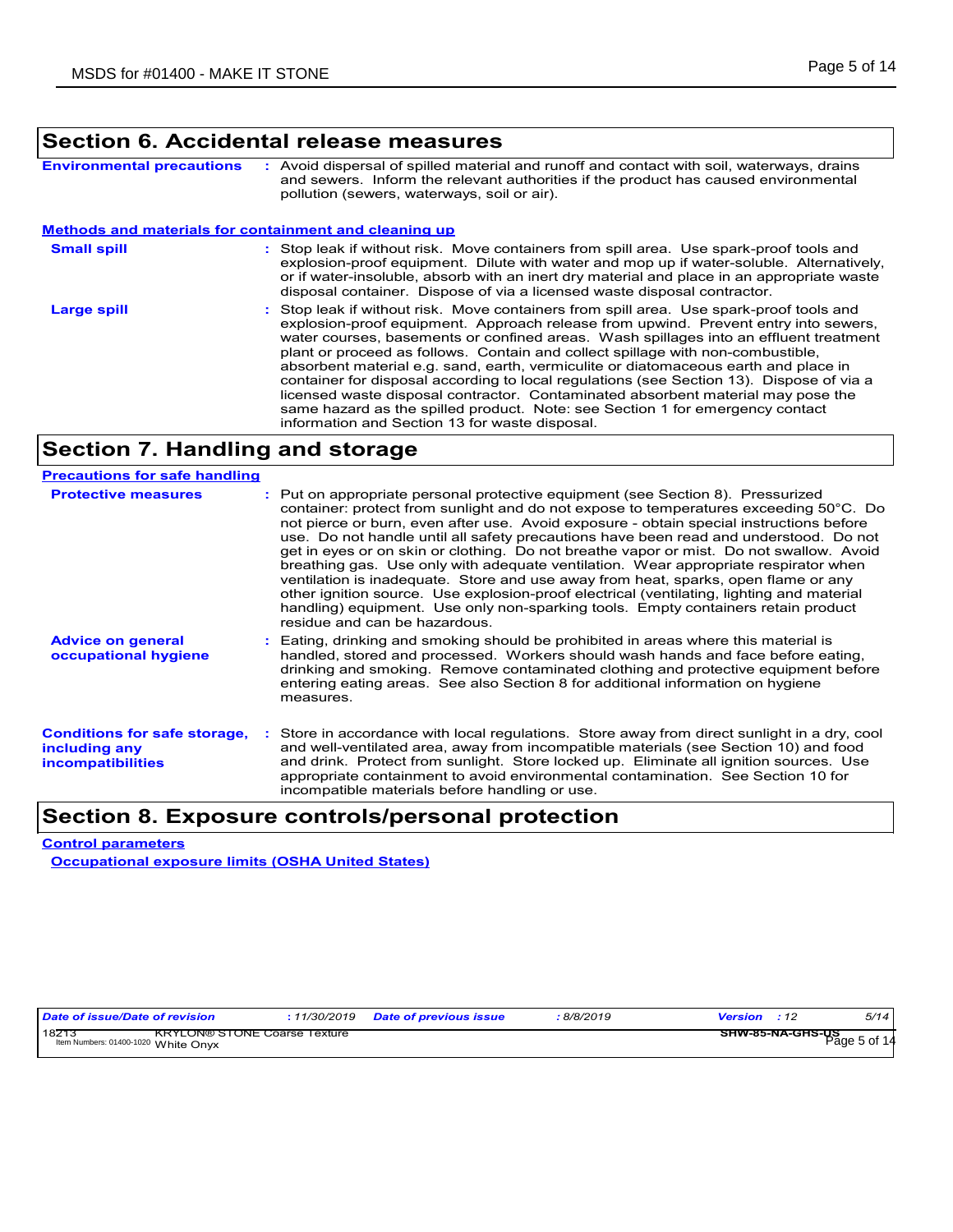#### Light Aliphatic Hydrocarbon **Access 12019 64742-47-8 ACGIH TLV (United States, 3/2019). Absorbed through skin.**  TWA: 200 mg/m<sup>3</sup>, (as total hydrocarbon vapor) 8 hours. Butane 106-97-8 **NIOSH REL (United States, 10/2016).**  TWA: 800 ppm 10 hours. TWA:  $1900$  mg/m $3$  10 hours. **ACGIH TLV (United States, 3/2019). Explosive potential.**  STEL: 1000 ppm 15 minutes. Propane 74-98-6 **NIOSH REL (United States, 10/2016).** TWA: 1000 ppm 10 hours. TWA:  $1800 \text{ mg/m}^3$  10 hours. **OSHA PEL (United States, 5/2018).** TWA: 1000 ppm 8 hours. TWA:  $1800$  mg/m<sup>3</sup> 8 hours. **ACGIH TLV (United States, 3/2019). Oxygen Depletion [Asphyxiant]. Explosive potential.** Titanium Dioxide 13463-67-7 **ACGIH TLV (United States, 3/2019).** TWA: 10 mg/m $3$  8 hours. **OSHA PEL (United States, 5/2018).** TWA: 15 mg/m<sup>3</sup> 8 hours. Form: Total dust **Ingredient name Exposure limits Exposure limits** Petroleum refining, hydrotreated light distillate 64742-47-8 **CA British Columbia Provincial (Canada, 5/2019). Absorbed through skin.**  TWA: 200 mg/m<sup>3</sup>, (as total hydrocarbon vapour) 8 hours. **CA Alberta Provincial (Canada, 6/2018). Absorbed through skin.**  8 hrs OEL: 200 mg/m<sup>3</sup>, (as total hydrocarbon vapour) 8 hours. **CA Ontario Provincial (Canada, 1/2018). Absorbed through skin.**  TWA: 200 mg/m<sup>3</sup>, (as total hydrocarbon vapour) 8 hours. Butane 106-97-8 **CA Alberta Provincial (Canada, 6/2018).** Canada, 6/2018). 8 hrs OEL: 1000 ppm 8 hours. **CA Quebec Provincial (Canada, 1/2014).** TWAEV: 800 ppm 8 hours. TWAEV:  $1900$  mg/m<sup>3</sup> 8 hours. **CA Ontario Provincial (Canada, 1/2018).** TWA: 800 ppm 8 hours. **CA Saskatchewan Provincial (Canada, 7/2013).** STEL: 1250 ppm 15 minutes. TWA: 1000 ppm 8 hours. **CA British Columbia Provincial (Canada, 5/2019). Explosive potential.**  STEL: 1000 ppm 15 minutes. Normal propane 74-98-6 **CA Alberta Provincial (Canada, 6/2018).** 8 hrs OEL: 1000 ppm 8 hours. **Ingredient name Exposure limits Exposure limits Occupational exposure limits (Canada) CAS # CAS #** *Date of issue/Date of revision* **:** *11/30/2019 Date of previous issue : 8/8/2019 Version : 12 6/14* 18213 KRYLON® STONE Coarse Texture 18213<br>
Item Numbers: 01400-1020 White Onyx **SHW-85-NA-GHS-US** Item Numbers: 01400-1020 Page 6 of 14

### **Section 8. Exposure controls/personal protection**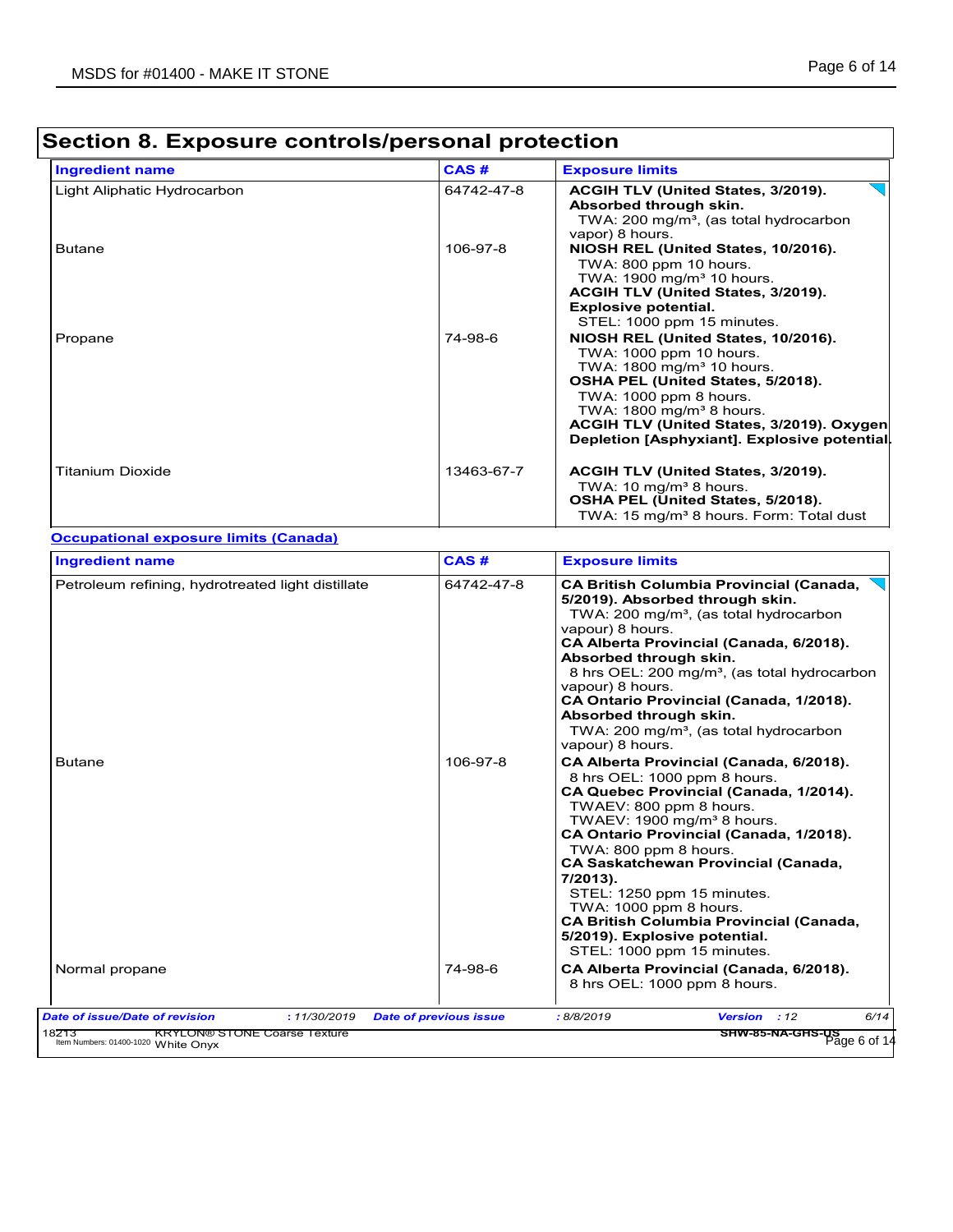# **Section 8. Exposure controls/personal protection**

| Titanium dioxide | 13463-67-7 | CA Quebec Provincial (Canada, 1/2014).<br>TWAEV: 1000 ppm 8 hours.<br>TWAEV: 1800 mg/m <sup>3</sup> 8 hours.<br>CA Ontario Provincial (Canada, 1/2018).<br>TWA: 1000 ppm 8 hours.<br><b>CA Saskatchewan Provincial (Canada,</b><br>7/2013).<br>STEL: 1250 ppm 15 minutes.<br>TWA: $1000$ ppm 8 hours.<br><b>CA British Columbia Provincial (Canada,</b><br>5/2019). Oxygen Depletion [Asphyxiant].<br><b>Explosive potential.</b><br><b>CA British Columbia Provincial (Canada,</b><br>5/2019).<br>TWA: 3 mg/m <sup>3</sup> 8 hours. Form: Respirable<br>dust<br>TWA: 10 mg/m <sup>3</sup> 8 hours. Form: Total dust<br>CA Quebec Provincial (Canada, 1/2014).<br>TWAEV: 10 mg/m <sup>3</sup> 8 hours. Form: Total dust.<br>CA Alberta Provincial (Canada, 6/2018).<br>8 hrs OEL: 10 mg/m <sup>3</sup> 8 hours.<br>CA Ontario Provincial (Canada, 1/2018).<br>TWA: 10 mg/m <sup>3</sup> 8 hours. |
|------------------|------------|--------------------------------------------------------------------------------------------------------------------------------------------------------------------------------------------------------------------------------------------------------------------------------------------------------------------------------------------------------------------------------------------------------------------------------------------------------------------------------------------------------------------------------------------------------------------------------------------------------------------------------------------------------------------------------------------------------------------------------------------------------------------------------------------------------------------------------------------------------------------------------------------------|
|                  |            | <b>CA Saskatchewan Provincial (Canada,</b><br>$7/2013$ ).<br>STEL: 20 mg/m <sup>3</sup> 15 minutes.<br>TWA: $10 \text{ mg/m}^3$ 8 hours.                                                                                                                                                                                                                                                                                                                                                                                                                                                                                                                                                                                                                                                                                                                                                         |

#### **Occupational exposure limits (Mexico)**

|                             | CAS#       | <b>Exposure limits</b>                                                                                                                |    |
|-----------------------------|------------|---------------------------------------------------------------------------------------------------------------------------------------|----|
| Light Aliphatic Hydrocarbon | 64742-47-8 | ACGIH TLV (United States, 3/2019).<br>Absorbed through skin.<br>TWA: 200 mg/m <sup>3</sup> , (as total hydrocarbon<br>vapor) 8 hours. | JH |
| <b>Butane</b>               | 106-97-8   | NOM-010-STPS-2014 (Mexico, 4/2016).<br>TWA: 1000 ppm 8 hours.                                                                         |    |
| Propane                     | 74-98-6    | NOM-010-STPS-2014 (Mexico, 4/2016).<br>TWA: 1000 ppm 8 hours.                                                                         |    |

| <b>Appropriate engineering</b><br>controls | : Use only with adequate ventilation. Use process enclosures, local exhaust ventilation or<br>other engineering controls to keep worker exposure to airborne contaminants below any<br>recommended or statutory limits. The engineering controls also need to keep gas,<br>vapor or dust concentrations below any lower explosive limits. Use explosion-proof<br>ventilation equipment.           |
|--------------------------------------------|---------------------------------------------------------------------------------------------------------------------------------------------------------------------------------------------------------------------------------------------------------------------------------------------------------------------------------------------------------------------------------------------------|
| <b>Environmental exposure</b><br>controls  | Emissions from ventilation or work process equipment should be checked to ensure<br>they comply with the requirements of environmental protection legislation. In some<br>cases, fume scrubbers, filters or engineering modifications to the process equipment<br>will be necessary to reduce emissions to acceptable levels.                                                                     |
| <b>Individual protection measures</b>      |                                                                                                                                                                                                                                                                                                                                                                                                   |
| <b>Hygiene measures</b>                    | : Wash hands, forearms and face thoroughly after handling chemical products, before<br>eating, smoking and using the lavatory and at the end of the working period.<br>Appropriate techniques should be used to remove potentially contaminated clothing.<br>Wash contaminated clothing before reusing. Ensure that eyewash stations and safety<br>showers are close to the workstation location. |

| Date of issue/Date of revision                           | 11/30/2019                          | <b>Date of previous issue</b> | 8/8/2019 | <b>Version</b> : 12                     | 7/14 |
|----------------------------------------------------------|-------------------------------------|-------------------------------|----------|-----------------------------------------|------|
| 182T <sub>3</sub><br>Item Numbers: 01400-1020 White Onyx | <b>KRYLON® STONE Coarse Texture</b> |                               |          | <b>SHW-85-NA-GHS-US</b><br>Page 7 of 14 |      |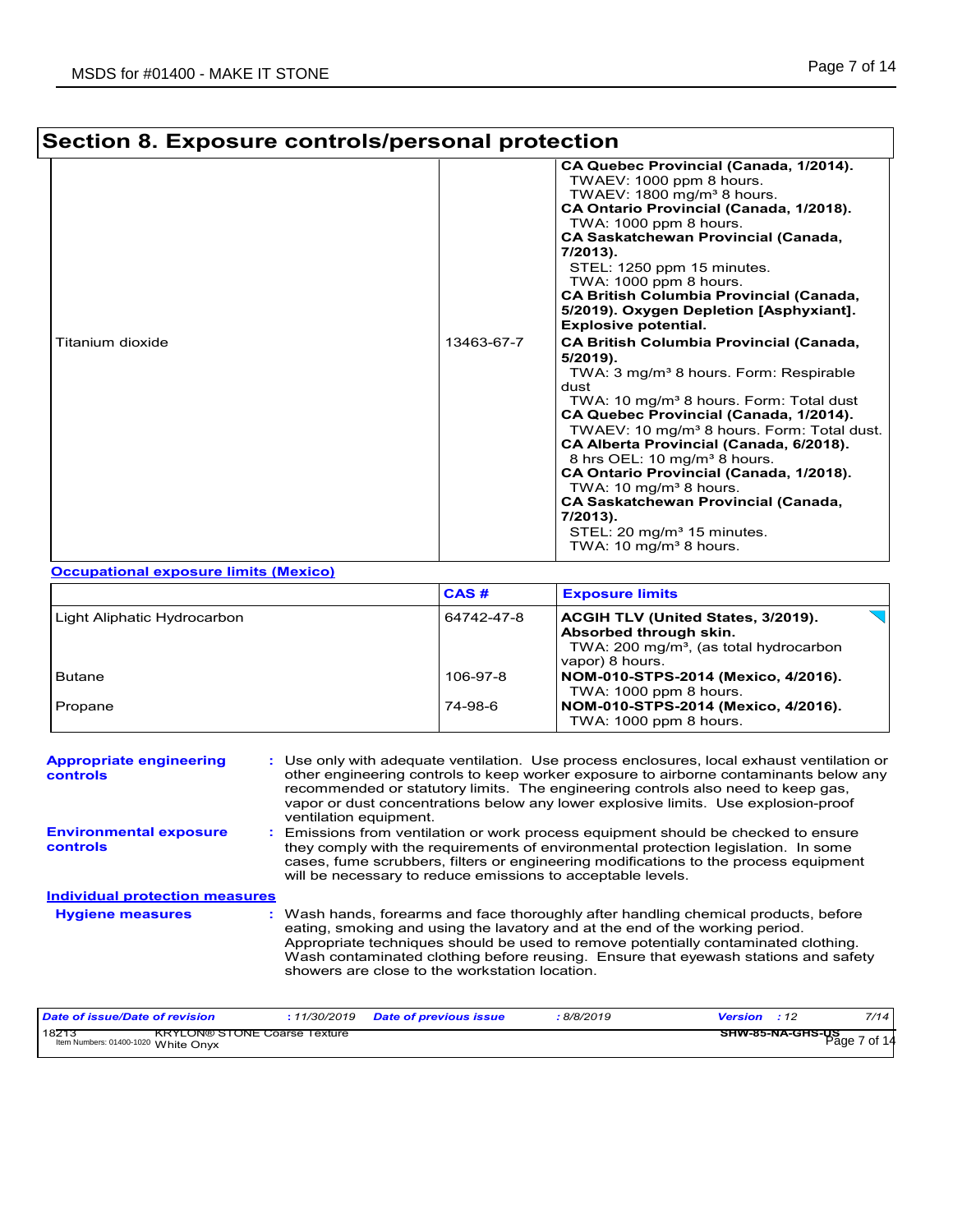## **Section 8. Exposure controls/personal protection**

| <b>Eye/face protection</b>    | Safety eyewear complying with an approved standard should be used when a risk<br>assessment indicates this is necessary to avoid exposure to liquid splashes, mists,<br>gases or dusts. If contact is possible, the following protection should be worn, unless<br>the assessment indicates a higher degree of protection: safety glasses with side-<br>shields.                                                                                                                                                                                                                                                       |
|-------------------------------|------------------------------------------------------------------------------------------------------------------------------------------------------------------------------------------------------------------------------------------------------------------------------------------------------------------------------------------------------------------------------------------------------------------------------------------------------------------------------------------------------------------------------------------------------------------------------------------------------------------------|
| <b>Skin protection</b>        |                                                                                                                                                                                                                                                                                                                                                                                                                                                                                                                                                                                                                        |
| <b>Hand protection</b>        | : Chemical-resistant, impervious gloves complying with an approved standard should be<br>worn at all times when handling chemical products if a risk assessment indicates this is<br>necessary. Considering the parameters specified by the glove manufacturer, check<br>during use that the gloves are still retaining their protective properties. It should be<br>noted that the time to breakthrough for any glove material may be different for different<br>glove manufacturers. In the case of mixtures, consisting of several substances, the<br>protection time of the gloves cannot be accurately estimated. |
| <b>Body protection</b>        | : Personal protective equipment for the body should be selected based on the task being<br>performed and the risks involved and should be approved by a specialist before<br>handling this product. When there is a risk of ignition from static electricity, wear anti-<br>static protective clothing. For the greatest protection from static discharges, clothing<br>should include anti-static overalls, boots and gloves.                                                                                                                                                                                         |
| <b>Other skin protection</b>  | : Appropriate footwear and any additional skin protection measures should be selected<br>based on the task being performed and the risks involved and should be approved by a<br>specialist before handling this product.                                                                                                                                                                                                                                                                                                                                                                                              |
| <b>Respiratory protection</b> | Based on the hazard and potential for exposure, select a respirator that meets the<br>appropriate standard or certification. Respirators must be used according to a<br>respiratory protection program to ensure proper fitting, training, and other important<br>aspects of use.                                                                                                                                                                                                                                                                                                                                      |

## **Section 9. Physical and chemical properties**

| <b>Appearance</b>                                 |                                                                                     |
|---------------------------------------------------|-------------------------------------------------------------------------------------|
| <b>Physical state</b>                             | $:$ Liquid.                                                                         |
| <b>Color</b>                                      | : Not available.                                                                    |
| <b>Odor</b>                                       | : Not available.                                                                    |
| <b>Odor threshold</b>                             | : Not available.                                                                    |
| рH                                                | : 7                                                                                 |
| <b>Melting point/freezing point</b>               | : Not available.                                                                    |
| <b>Boiling point/boiling range</b>                | : Not available.                                                                    |
| <b>Flash point</b>                                | : Closed cup: -29 $^{\circ}$ C (-20.2 $^{\circ}$ F) [Pensky-Martens Closed Cup]     |
| <b>Evaporation rate</b>                           | $\therefore$ 0.09 (butyl acetate = 1)                                               |
| <b>Flammability (solid, gas)</b>                  | : Not available.                                                                    |
| Lower and upper explosive<br>(flammable) limits   | $:$ Lower: 0.7%<br>Upper: 9.5%                                                      |
| <b>Vapor pressure</b>                             | : 101.3 kPa (760 mm Hg) [at 20 $^{\circ}$ C]                                        |
| <b>Vapor density</b>                              | : 1 [Air = 1]                                                                       |
| <b>Relative density</b>                           | : 0.75                                                                              |
| <b>Solubility</b>                                 | : Not available.                                                                    |
| <b>Partition coefficient: n-</b><br>octanol/water | : Not available.                                                                    |
| <b>Auto-ignition temperature</b>                  | : Not available.                                                                    |
| <b>Decomposition temperature</b>                  | : Not available.                                                                    |
| <b>Viscosity</b>                                  | Kinematic (40°C (104°F)): <0.205 cm <sup>2</sup> /s (<20.5 cSt)                     |
| <b>Molecular weight</b>                           | Not applicable.                                                                     |
| <b>Date of issue/Date of revision</b>             | : 11/30/2019<br>Version : 12<br>8/14<br><b>Date of previous issue</b><br>: 8/8/2019 |

18213 KRYLON® STONE Coarse Texture<br>Item Numbers: 01400-1020 White Onyx<br>Page 8 of 14 **SHW-85-NA-GHS-US**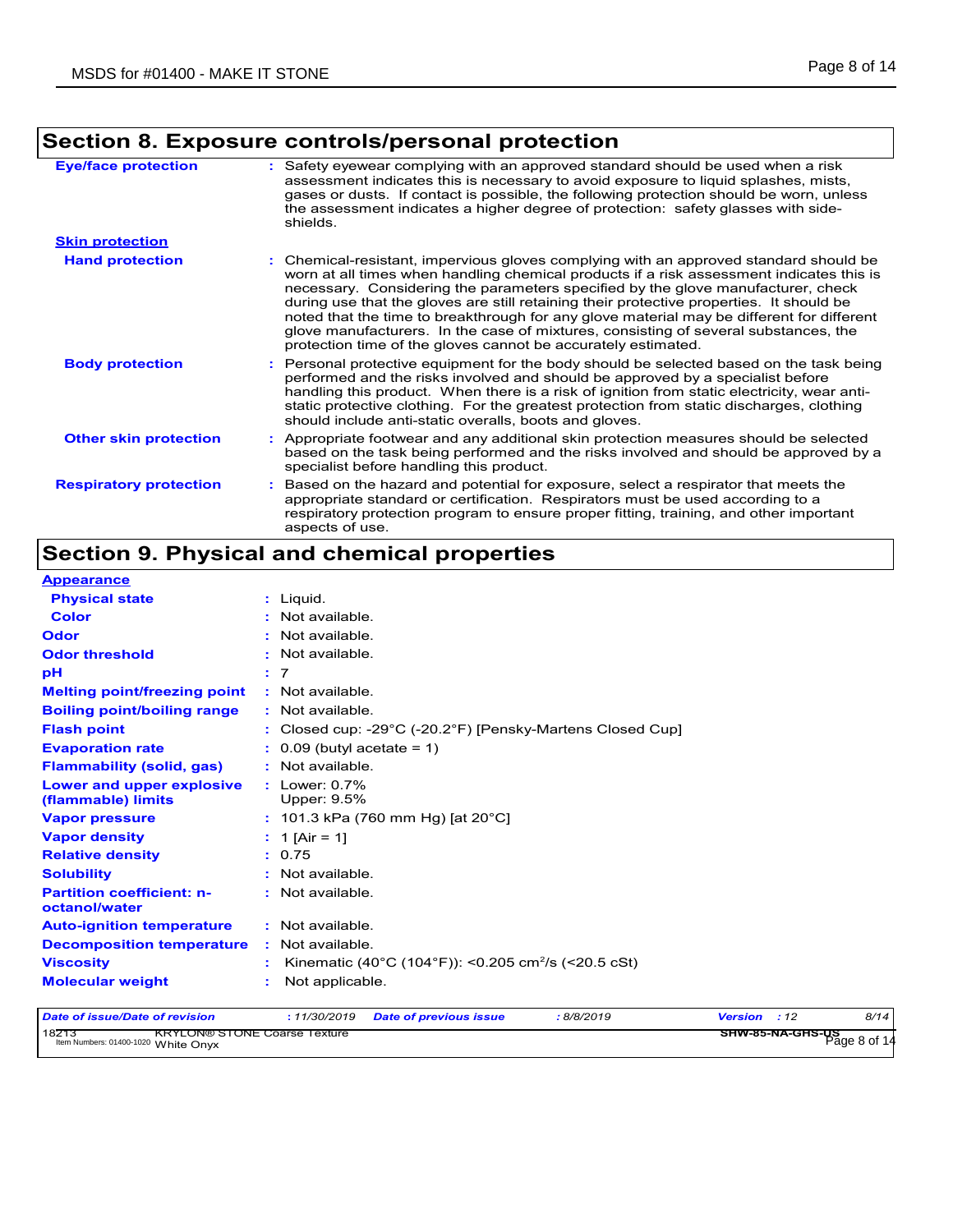## **Section 9. Physical and chemical properties**

**Aerosol product**

**Type of aerosol :** Spray

**Heat of combustion :** 29.356 kJ/g

|                                              | Section 10. Stability and reactivity                                                                      |  |  |  |  |
|----------------------------------------------|-----------------------------------------------------------------------------------------------------------|--|--|--|--|
| <b>Reactivity</b>                            | : No specific test data related to reactivity available for this product or its ingredients.              |  |  |  |  |
| <b>Chemical stability</b>                    | : The product is stable.                                                                                  |  |  |  |  |
| <b>Possibility of hazardous</b><br>reactions | : Under normal conditions of storage and use, hazardous reactions will not occur.                         |  |  |  |  |
| <b>Conditions to avoid</b>                   | : Avoid all possible sources of ignition (spark or flame).                                                |  |  |  |  |
| <b>Incompatible materials</b>                | : No specific data.                                                                                       |  |  |  |  |
| <b>Hazardous decomposition</b><br>products   | : Under normal conditions of storage and use, hazardous decomposition products should<br>not be produced. |  |  |  |  |

## **Section 11. Toxicological information**

#### **Information on toxicological effects**

|  |  |  | <b>Acute toxicity</b> |
|--|--|--|-----------------------|
|--|--|--|-----------------------|

| <b>Product/ingredient name</b> | <b>Result</b>          | <b>Species</b> | <b>Dose</b>              | <b>Exposure</b> |
|--------------------------------|------------------------|----------------|--------------------------|-----------------|
| Butane                         | ILC50 Inhalation Vapor | Rat            | $1658000 \text{ mg/m}^3$ | 4 hours         |
| <b>Indianian IO annocion</b>   |                        |                |                          |                 |

| <b>IIIIIIIIIIIIIIIIIIIIIII</b> |                       |                |              |                 |                    |  |  |
|--------------------------------|-----------------------|----------------|--------------|-----------------|--------------------|--|--|
| <b>Product/ingredient name</b> | <b>Result</b>         | <b>Species</b> | <b>Score</b> | <b>Exposure</b> | <b>Observation</b> |  |  |
| <b>Titanium Dioxide</b>        | ISkin - Mild irritant | Human          |              | 72 hours 300    |                    |  |  |
|                                |                       |                |              | ug              |                    |  |  |

#### **Sensitization**

Not available.

#### **Mutagenicity**

Not available.

#### **Carcinogenicity**

#### Not available.

**Classification**

| <b>Product/ingredient name</b> | <b>OSHA</b> | <b>IARC</b> |  |
|--------------------------------|-------------|-------------|--|
| Titanium Dioxide               |             | OE<br>∠⊏    |  |

#### **Reproductive toxicity**

Not available.

#### **Teratogenicity**

Not available.

#### **Specific target organ toxicity (single exposure)**

| Date of issue/Date of revision                                                      | <i>11/30/2019</i> | <b>Date of previous issue</b> | 8/8/2019 | Version                                 | 9/14 |
|-------------------------------------------------------------------------------------|-------------------|-------------------------------|----------|-----------------------------------------|------|
| 182T.<br><b>KRYLON® STONE Coarse Texture</b><br>Item Numbers: 01400-1020 White Onvx |                   |                               |          | <b>SHW-85-NA-GHS-US</b><br>Page 9 of 14 |      |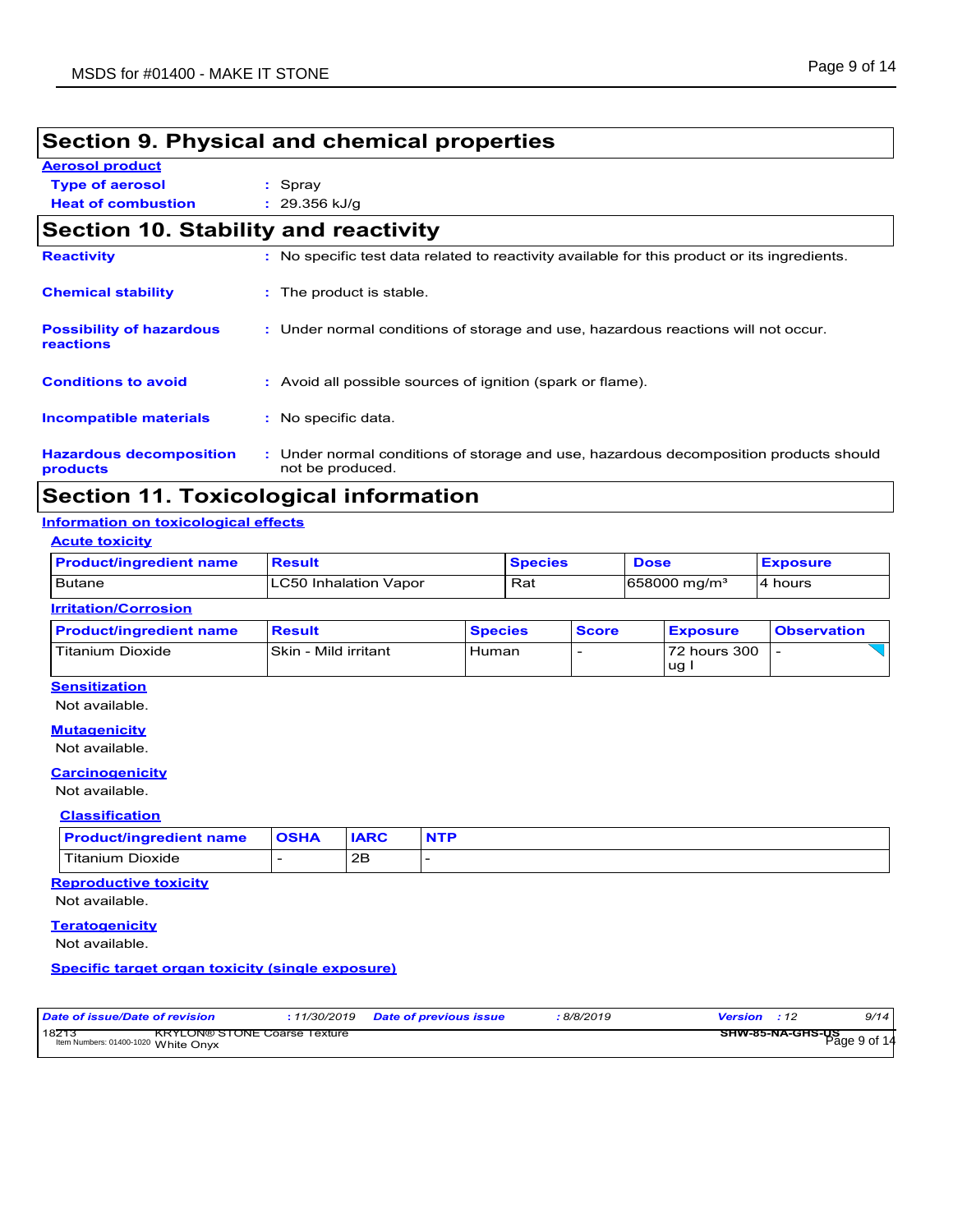## **Section 11. Toxicological information**

| <b>Name</b>                 | <b>Category</b>          | <b>Route of</b><br>exposure        | <b>Target organs</b>                                  |
|-----------------------------|--------------------------|------------------------------------|-------------------------------------------------------|
| Light Aliphatic Hydrocarbon | Category 3<br>Category 3 | Not applicable.<br>Not applicable. | Narcotic effects<br>Respiratory tract<br>irritation   |
| <b>Butane</b>               | Category 3<br>Category 3 | Not applicable.<br>Not applicable. | l Narcotic effects<br>Respiratory tract<br>irritation |
| Propane                     | Category 3<br>Category 3 | Not applicable.<br>Not applicable. | Narcotic effects<br>Respiratory tract<br>irritation   |

#### **Specific target organ toxicity (repeated exposure)**

| <b>Name</b>                 | <b>Category</b> | <b>Route of</b><br>exposure | <b>Target organs</b> |
|-----------------------------|-----------------|-----------------------------|----------------------|
| Light Aliphatic Hydrocarbon | Category 2      | Not determined              | Not determined       |
| <b>Butane</b>               | Category 2      | Not determined              | l Not determined     |
| Propane                     | Category 2      | Not determined              | l Not determined     |

#### **Aspiration hazard**

| <b>Name</b>                 | <b>Result</b>                         |
|-----------------------------|---------------------------------------|
| Light Aliphatic Hydrocarbon | <b>ASPIRATION HAZARD - Category 1</b> |
| Butane                      | <b>ASPIRATION HAZARD - Category 1</b> |
| Propane                     | <b>ASPIRATION HAZARD - Category 1</b> |

#### **Information on the likely :** Not available.

| routes of exposure                    |                                                                                                                              |  |
|---------------------------------------|------------------------------------------------------------------------------------------------------------------------------|--|
| <b>Potential acute health effects</b> |                                                                                                                              |  |
| <b>Eve contact</b>                    | : No known significant effects or critical hazards.                                                                          |  |
| <b>Inhalation</b>                     | : Can cause central nervous system (CNS) depression. May cause drowsiness or<br>dizziness. May cause respiratory irritation. |  |
| <b>Skin contact</b>                   | : No known significant effects or critical hazards.                                                                          |  |
| Ingestion                             | : Can cause central nervous system (CNS) depression. May be fatal if swallowed and<br>enters airways.                        |  |

#### **Symptoms related to the physical, chemical and toxicological characteristics Skin contact Ingestion Inhalation Adverse symptoms may include the following:** respiratory tract irritation coughing nausea or vomiting headache drowsiness/fatigue dizziness/vertigo unconsciousness Adverse symptoms may include the following: **:** No specific data. **: Eye contact :** Adverse symptoms may include the following: irritation redness

#### nausea or vomiting

#### **Delayed and immediate effects and also chronic effects from short and long term exposure Short term exposure**

| Date of issue/Date of revision                                                      |  | 8/8/2019 | <b>Version</b> : 12                      | 10/14 |
|-------------------------------------------------------------------------------------|--|----------|------------------------------------------|-------|
| 18213<br><b>KRYLON® STONE Coarse Texture</b><br>Item Numbers: 01400-1020 White Onvx |  |          | <b>SHW-85-NA-GHS-DS</b><br>Page 10 of 14 |       |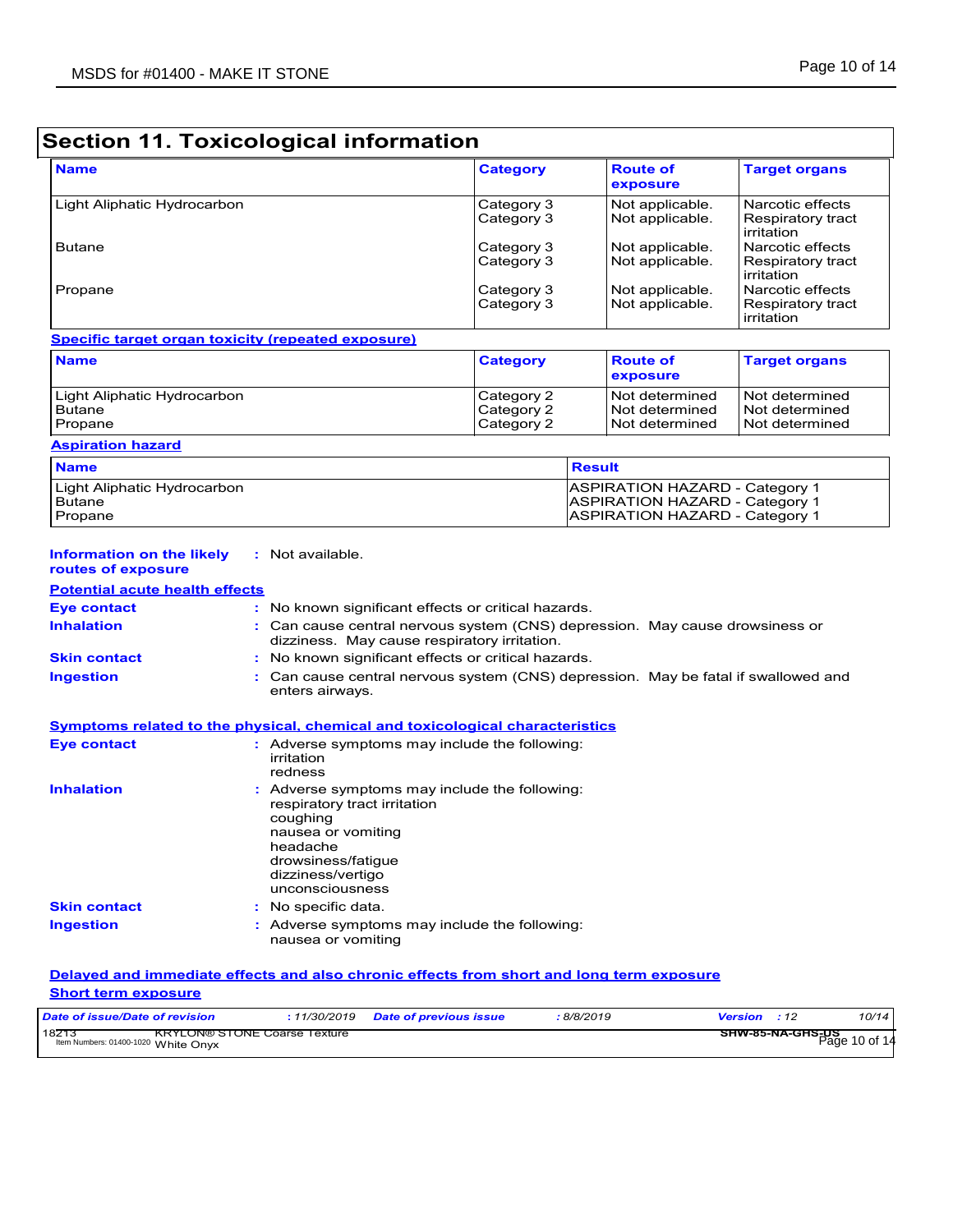## **Section 11. Toxicological information**

| <b>Potential immediate</b><br><b>effects</b> | $:$ Not available.                                                                          |
|----------------------------------------------|---------------------------------------------------------------------------------------------|
| <b>Potential delayed effects</b>             | : Not available.                                                                            |
| Long term exposure                           |                                                                                             |
| <b>Potential immediate</b><br><b>effects</b> | $:$ Not available.                                                                          |
| <b>Potential delayed effects</b>             | : Not available.                                                                            |
| <b>Potential chronic health effects</b>      |                                                                                             |
| Not available.                               |                                                                                             |
| <b>General</b>                               | : May cause damage to organs through prolonged or repeated exposure.                        |
| <b>Carcinogenicity</b>                       | : Suspected of causing cancer. Risk of cancer depends on duration and level of<br>exposure. |
| <b>Mutagenicity</b>                          | : No known significant effects or critical hazards.                                         |
| <b>Teratogenicity</b>                        | : No known significant effects or critical hazards.                                         |
| <b>Developmental effects</b>                 | : No known significant effects or critical hazards.                                         |
| <b>Fertility effects</b>                     | : No known significant effects or critical hazards.                                         |
|                                              |                                                                                             |

**Numerical measures of toxicity** Not available. **Acute toxicity estimates**

## **Section 12. Ecological information**

#### **Toxicity**

| <b>Product/ingredient name</b> | <b>Result</b>                         | <b>Species</b>                       | <b>Exposure</b> |
|--------------------------------|---------------------------------------|--------------------------------------|-----------------|
| Light Aliphatic Hydrocarbon    | Acute LC50 2200 µg/l Fresh water      | Fish - Lepomis macrochirus           | 4 days          |
| l Titanium Dioxide             | Acute LC50 >1000000 µg/l Marine water | <b>IFish - Fundulus heteroclitus</b> | 96 hours        |

#### **Persistence and degradability**

Not available.

#### **Bioaccumulative potential**

Not available.

**Mobility in soil**

**:** Not available.

**Soil/water partition coefficient (KOC)**

**Other adverse effects :** No known significant effects or critical hazards.

| Date of issue/Date of revision                                                     | : 11/30/2019 Date of previous issue | 8/8/2019 | <b>Version</b> : 12 | 11/14            |
|------------------------------------------------------------------------------------|-------------------------------------|----------|---------------------|------------------|
| 1827<br><b>KRYLON® STONE Coarse Texture</b><br>Item Numbers: 01400-1020 White Onvx |                                     |          | SHW-85-NA-GHS-US    | $P$ age 11 of 14 |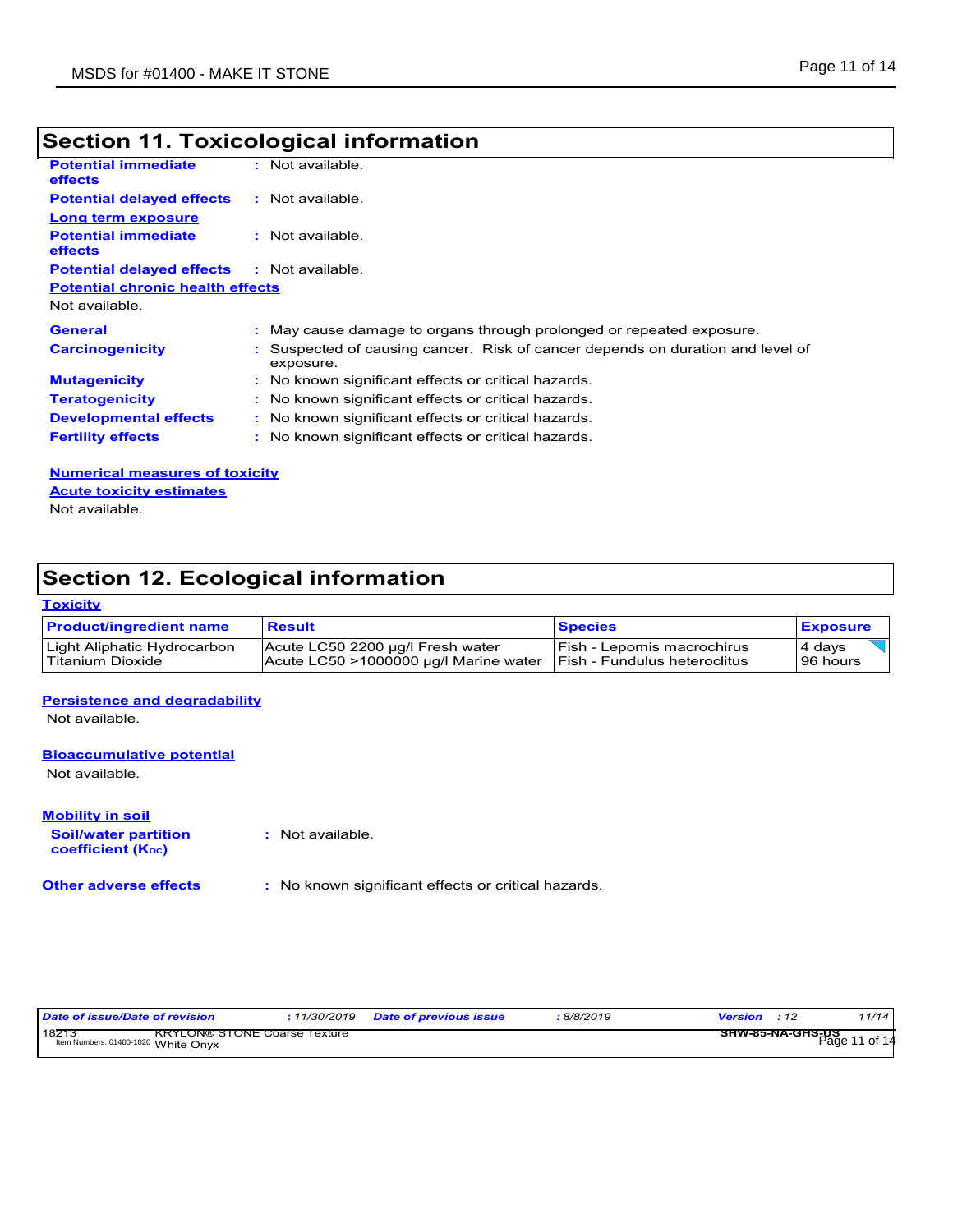## **Section 13. Disposal considerations**

#### **Disposal methods :**

The generation of waste should be avoided or minimized wherever possible. Disposal of this product, solutions and any by-products should at all times comply with the requirements of environmental protection and waste disposal legislation and any regional local authority requirements. Dispose of surplus and non-recyclable products via a licensed waste disposal contractor. Waste should not be disposed of untreated to the sewer unless fully compliant with the requirements of all authorities with jurisdiction. Waste packaging should be recycled. Incineration or landfill should only be considered when recycling is not feasible. This material and its container must be disposed of in a safe way. Empty containers or liners may retain some product residues. Do not puncture or incinerate container.

### **Section 14. Transport information**

|                                                                                        | <b>DOT</b><br><b>Classification</b>     | <b>TDG</b><br><b>Classification</b>                                                                                                                                                                                                                                                                                                                                                                                                                                                                                                                                                         | <b>Mexico</b><br><b>Classification</b> | <b>IATA</b>            | <b>IMDG</b>                                |  |
|----------------------------------------------------------------------------------------|-----------------------------------------|---------------------------------------------------------------------------------------------------------------------------------------------------------------------------------------------------------------------------------------------------------------------------------------------------------------------------------------------------------------------------------------------------------------------------------------------------------------------------------------------------------------------------------------------------------------------------------------------|----------------------------------------|------------------------|--------------------------------------------|--|
| <b>UN number</b>                                                                       | <b>UN1950</b>                           | <b>UN1950</b>                                                                                                                                                                                                                                                                                                                                                                                                                                                                                                                                                                               | UN1950                                 | <b>UN1950</b>          | <b>UN1950</b>                              |  |
| <b>UN proper</b><br>shipping name                                                      | <b>AEROSOLS</b>                         | <b>AEROSOLS</b>                                                                                                                                                                                                                                                                                                                                                                                                                                                                                                                                                                             | <b>AEROSOLS</b>                        | AEROSOLS,<br>flammable | <b>AEROSOLS</b>                            |  |
| <b>Transport</b><br>hazard class(es)                                                   | 2.1                                     | 2.1                                                                                                                                                                                                                                                                                                                                                                                                                                                                                                                                                                                         | 2.1                                    | 2.1                    | 2.1                                        |  |
| <b>Packing group</b>                                                                   |                                         |                                                                                                                                                                                                                                                                                                                                                                                                                                                                                                                                                                                             |                                        |                        |                                            |  |
| <b>Environmental</b><br><b>hazards</b>                                                 | No.                                     | No.                                                                                                                                                                                                                                                                                                                                                                                                                                                                                                                                                                                         | No.                                    | No.                    | No.                                        |  |
| <b>Additional</b><br>information<br><b>Special precautions for user :</b>              | $\overline{a}$<br><b>ERG No.</b><br>126 | Product classified<br>as per the<br>following sections<br>of the<br>Transportation of<br>Dangerous Goods<br>Regulations:<br>2.13-2.17 (Class<br>$2)$ .<br><b>ERG No.</b><br>126<br>Multi-modal shipping descriptions are provided for informational purposes and do not                                                                                                                                                                                                                                                                                                                     | <b>ERG No.</b><br>126                  |                        | <b>Emergency</b><br>schedules F-D. S-<br>U |  |
|                                                                                        |                                         | consider container sizes. The presence of a shipping description for a particular<br>mode of transport (sea, air, etc.), does not indicate that the product is packaged<br>suitably for that mode of transport. All packaging must be reviewed for suitability prior<br>to shipment, and compliance with the applicable regulations is the sole responsibility<br>of the person offering the product for transport. People loading and unloading<br>dangerous goods must be trained on all of the risks deriving from the substances<br>and on all actions in case of emergency situations. |                                        |                        |                                            |  |
| <b>Transport in bulk according</b><br>to Annex II of MARPOL and<br>the <b>IBC</b> Code |                                         | : Not available.                                                                                                                                                                                                                                                                                                                                                                                                                                                                                                                                                                            |                                        |                        |                                            |  |
|                                                                                        |                                         | <b>Proper shipping name</b>                                                                                                                                                                                                                                                                                                                                                                                                                                                                                                                                                                 | : Not available.                       |                        |                                            |  |
|                                                                                        |                                         | <b>Ship type</b>                                                                                                                                                                                                                                                                                                                                                                                                                                                                                                                                                                            | : Not available.                       |                        |                                            |  |
|                                                                                        |                                         |                                                                                                                                                                                                                                                                                                                                                                                                                                                                                                                                                                                             |                                        |                        |                                            |  |
|                                                                                        |                                         | <b>Pollution category</b>                                                                                                                                                                                                                                                                                                                                                                                                                                                                                                                                                                   | : Not available.                       |                        |                                            |  |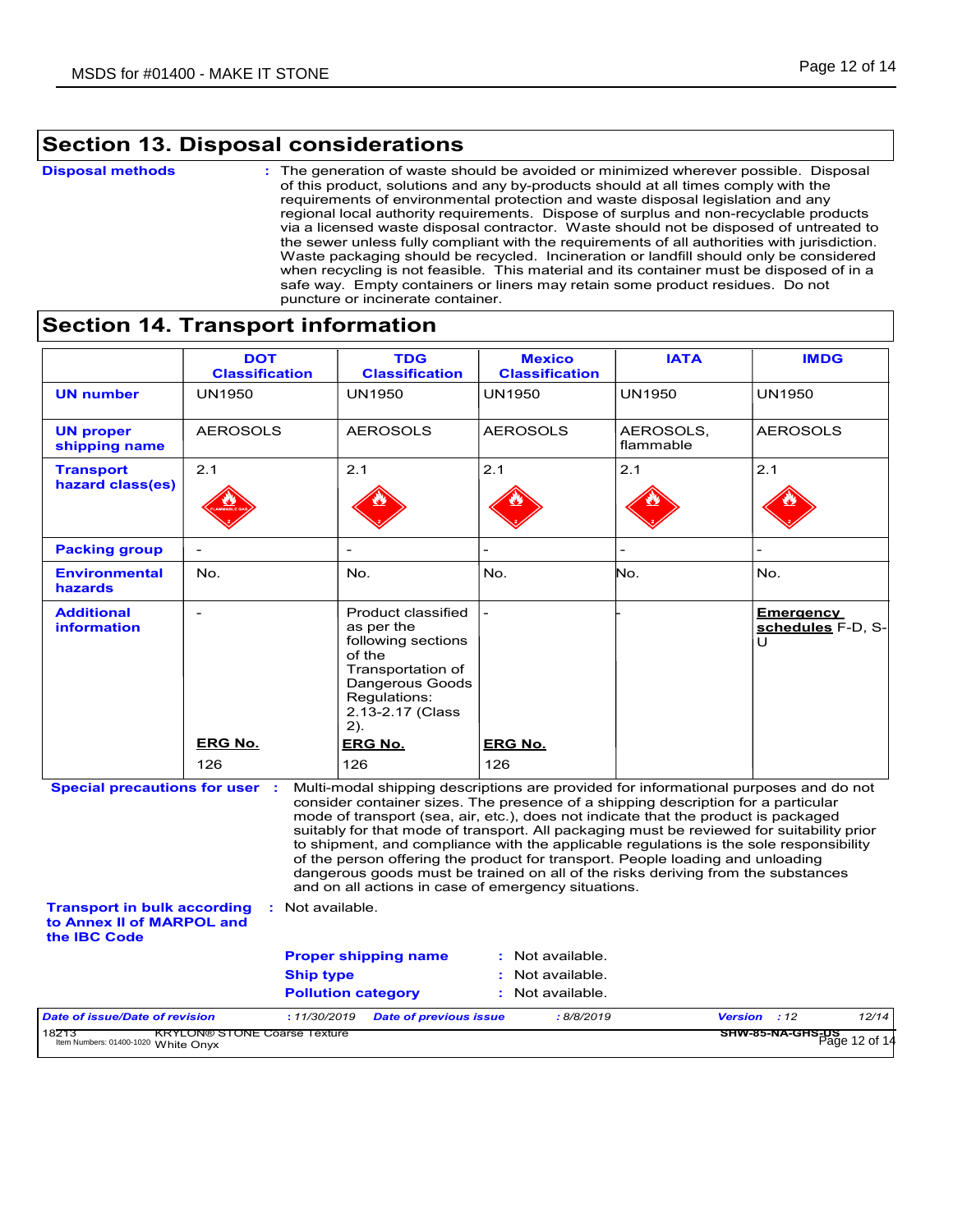### **Section 15. Regulatory information**

#### **SARA 313**

SARA 313 (40 CFR 372.45) supplier notification can be found on the Environmental Data Sheet.

#### **California Prop. 65**

WARNING: This product contains chemicals known to the State of California to cause cancer and birth defects or other reproductive harm.

#### **International regulations**

| <b>International lists</b> | <b>Australia inventory (AICS): Not determined.</b>           |
|----------------------------|--------------------------------------------------------------|
|                            | China inventory (IECSC): Not determined.                     |
|                            | Japan inventory (ENCS): Not determined.                      |
|                            | Japan inventory (ISHL): Not determined.                      |
|                            | Korea inventory (KECI): Not determined.                      |
|                            | New Zealand Inventory of Chemicals (NZIoC): Not determined.  |
|                            | Philippines inventory (PICCS): Not determined.               |
|                            | Taiwan Chemical Substances Inventory (TCSI): Not determined. |
|                            | Thailand inventory: Not determined.                          |
|                            | Turkey inventory: Not determined.                            |
|                            | Vietnam inventory: Not determined.                           |

## **Section 16. Other information**

**Hazardous Material Information System (U.S.A.)**



**The customer is responsible for determining the PPE code for this material. For more information on HMIS® Personal Protective Equipment (PPE) codes, consult the HMIS® Implementation Manual.**

**Caution: HMIS® ratings are based on a 0-4 rating scale, with 0 representing minimal hazards or risks, and 4 representing significant hazards or risks. Although HMIS® ratings and the associated label are not required on SDSs or products leaving a facility under 29 CFR 1910.1200, the preparer may choose to provide them. HMIS® ratings are to be used with a fully implemented HMIS® program. HMIS® is a registered trademark and service mark of the American Coatings Association, Inc.**

**Procedure used to derive the classification**

| <b>Classification</b>                                                 | <b>Justification</b>  |
|-----------------------------------------------------------------------|-----------------------|
| FLAMMABLE AEROSOLS - Category 1                                       | On basis of test data |
| GASES UNDER PRESSURE - Compressed gas                                 | Calculation method    |
| <b>CARCINOGENICITY - Category 2</b>                                   | Calculation method    |
| SPECIFIC TARGET ORGAN TOXICITY (SINGLE EXPOSURE) (Respiratory tract   | Calculation method    |
| irritation) - Category 3                                              |                       |
| SPECIFIC TARGET ORGAN TOXICITY (SINGLE EXPOSURE) (Narcotic effects) - | Calculation method    |
| Category 3                                                            |                       |
| SPECIFIC TARGET ORGAN TOXICITY (REPEATED EXPOSURE) - Category 2       | Calculation method    |
| <b>ASPIRATION HAZARD - Category 1</b>                                 | Calculation method    |
| <b>History</b>                                                        |                       |

| <b>THOLDIY</b>                    |              |
|-----------------------------------|--------------|
| <b>Date of printing</b>           | : 11/30/2019 |
| Date of issue/Date of<br>revision | : 11/30/2019 |
| Date of previous issue            | : 8/8/2019   |
| <b>Version</b>                    | : 12         |
|                                   |              |

| Date of issue/Date of revision                                                      | 11/30/2019 | Date of previous issue | 8/8/2019 | <b>Version</b> : 12                      | 13/14 |
|-------------------------------------------------------------------------------------|------------|------------------------|----------|------------------------------------------|-------|
| 18213<br><b>KRYLON® STONE Coarse Texture</b><br>Item Numbers: 01400-1020 White Onyx |            |                        |          | <b>SHW-85-NA-GHS-DS</b><br>Page 13 of 14 |       |